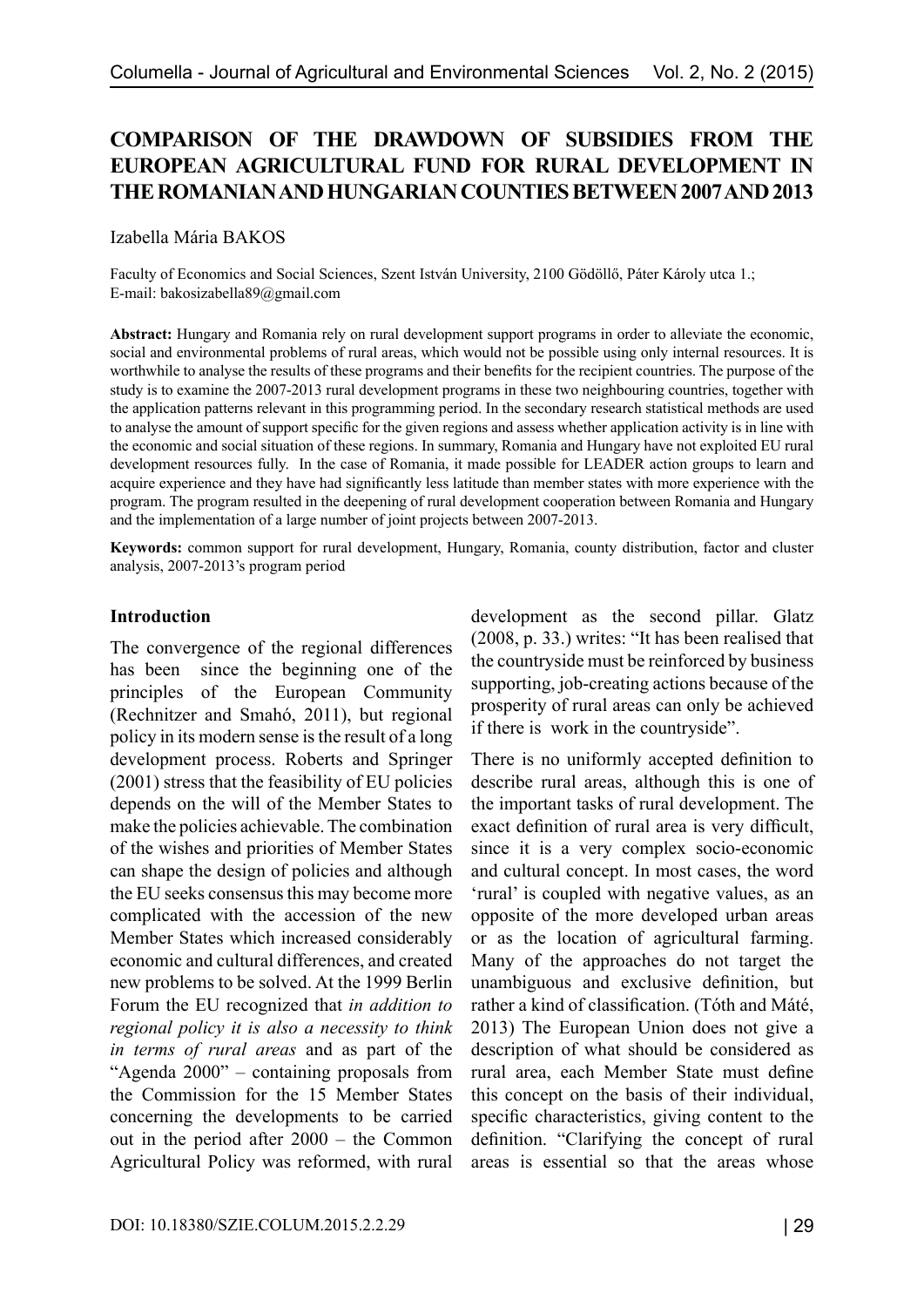development require methods, tools and measures that differ from the average can be outlined. The definition of rural areas may take place according to different criteria, depending on what point of view of rurality – geographical, social, economic or cultural – is considered" (Sarudi, 2003, p. 211.). According to the European Charter of Rural Communities (1995): rural areas are land, internal or coastal areas that typically include small towns and villages and the area is used for the following purposes: agriculture, forestry, aquaculture, fishing, economic and cultural activities of residents, non-urban recreation, conservation, and housing. In the decade prior to AGENDA 2000 rural areas corresponded to areas where population density at NUTS 5 level did not exceed 100 persons/km<sup>2</sup> . The OECD criterion in the same period was 150 persons/km<sup>2</sup> . Agenda 2000 contains a simplified concept for rural areas which are areas where population density is below 100 persons/km<sup>2</sup> and is declining, and where the proportion of people employed in agriculture is twice the EU average (Csete and Láng, 2009).

In Hungary, a rural region is a region which does not have town status or has the town status but with a population inferior to 10,000 inhabitants. The concept of rural areas is relatively new in Romania where the issue of rural development gained importance in the second half of the 1990s especially with the launching of the EU's SAPARD Programme for Agriculture and Rural Development. In Romania the status of the settlements are determined by law, so there are rural areas with a population of over 10,000 and there are

towns with lower population (Kerekes et al., 2010). Villages with own local governments are considered rural settlements and several rural settlements form rural areas (Vincze, 2012).

In Romania and Hungary EU rural development programs contribute to a great extent to the development of rural areas and the increase of living standards, as national sources would not be sufficient to cover the costs of these developments. The aim of the study has been to analyse the efficiency of the use of the rural development grants financed by the European Agricultural Fund for Rural Development (EAFRD) for the 2007 to 2013 program period in the case of the two countries. It was also examined whether there were significant regional differences in terms of retrieval of resources, at the county level. On the basis of the literature studied and other secondary information the following hypotheses were formulated tested by statistical methods:

**H1:** There is a significant relationship between the GDP of a given county and the amount of the approved grant requests

**H2:** The Romanian and the Hungarian counties may be ordered in clusters according to the spatial distribution of grants financed by the European Agricultural Fund for Rural Development

**H3:** Romanian and Hungarian rural development show different trends in relation to the 2007-2013 grant specificities.

## **Material and Methods**

The research was based on the compiled database containing the cumulative data of the

*Table 1.* Variables used in the factor- and cluster analysis

| Romania                                                                 | Hungary |  |
|-------------------------------------------------------------------------|---------|--|
| Approved grant per one agricultural farm (EUR/farm)                     |         |  |
| Approved grant per one farm employee (EUR/person)                       |         |  |
| Approved grant per one inhabitant (EUR/person)                          |         |  |
| Approved grant per one rural inhabitant (EUR/person)                    |         |  |
| Approved grant per one unemployed (EUR/person)                          |         |  |
| Approved grant per one hectare of cultivated agricultural land (EUR/ha) |         |  |
| $\sim$ $\sim$ $\sim$ $\sim$ $\sim$                                      |         |  |

Source: own secondary research (2013)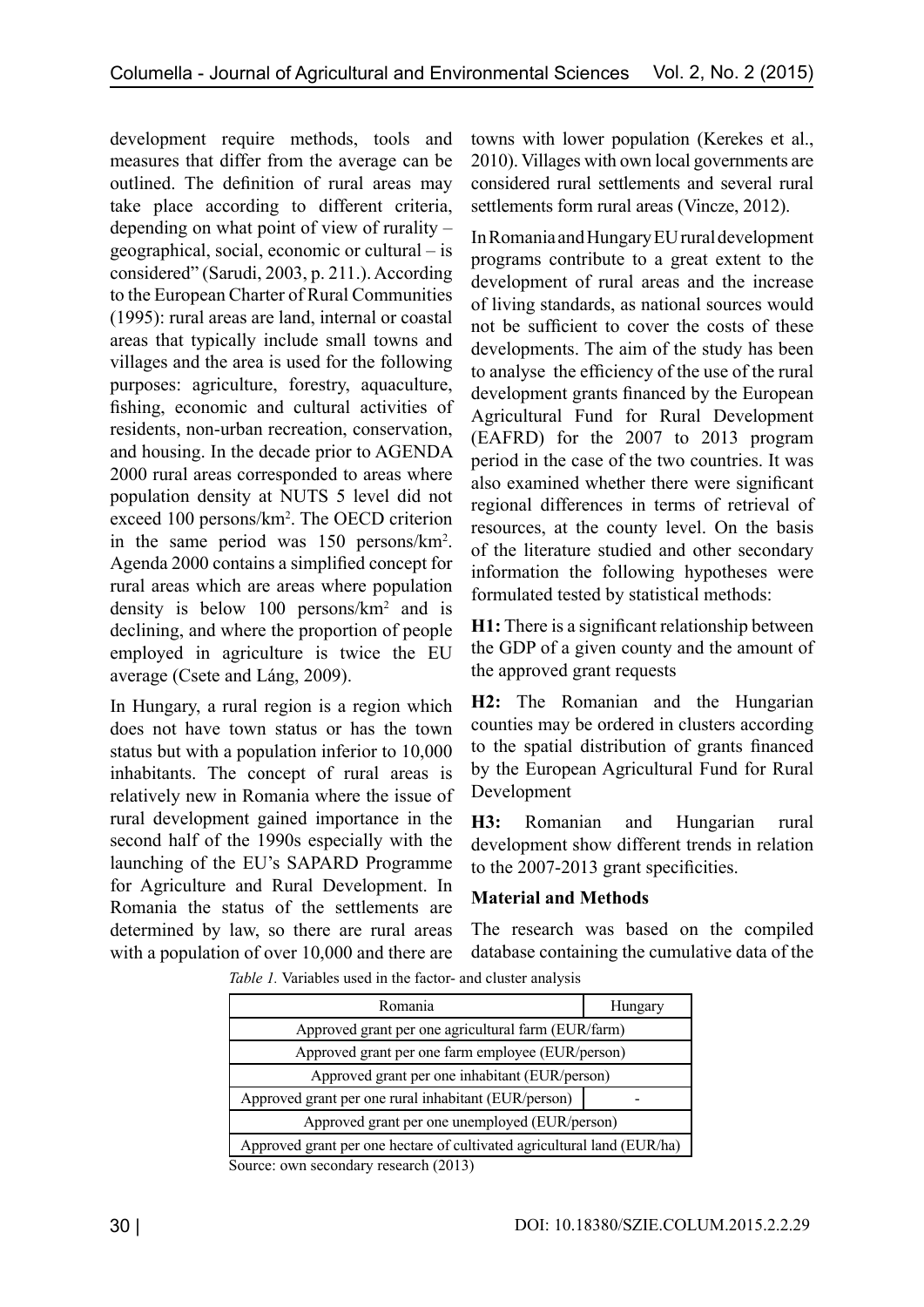EAFRD financed Romanian and Hungarian approved grant applications. The database included data from 41 Romanian and 19 Hungarian counties excluding Bucharest and Budapest, as major urban cities. Data concerning Romania were extracted from the website of the Paying Agency for Rural Development and Fisheries (APDRP), while data concerning Hungary were extracted from the website of the Agricultural and Rural Development Agency (ARDA). The data cover the period between 2007-08/29/2012 for Romania and 2007-14/10/2013 for Hungary. Data for Romania were available in Euro while data for Hungary were given in Forint. For the sake of comparison the latter were converted into Euro at the exchange rates applied by the European Investment Bank.

Besides to descriptive statistics, factor and cluster analysis were also used with the help of the SPSS software package. In order to ensure comparability between the countries and classification into groups on the basis of the granted rural development support, relative indicator values were calculated that were used in the factor and cluster analysis (Table 1). The indicators were derived from the databases of Eurostat, the KSH (Hungarian Central Statistical Office) and INSS (Romanian Statistical Office). The differences in euro were so considerable that it was not possible to use conjointly variables of the Romanian and Hungarian side (a separate cluster analysis was used for that). Nevertheless, trends in the application practices of the two countries can be observed.

For the factor and cluster analysis the Kaiser-Meyer-Olkin test was used first and as the obtained values for both countries were higher than 0.5 the factor analysis could be performed. The component matrix obtained during the factor analysis was rotated through the Varimax method and the cluster analysis was also performed by means of the Centroid weight centered method. The Sajtos and Mitev (2007) research and data analysis SPSS guidebook was very useful for the analysis.

With a view of a better understanding and in order to complete the results of the research, *professional interviews with five Romanian and five Hungarian farmers and entrepreneurs were carried out*. According to Malhotra (2001), this method helps researchers to have a better overview and become more familiar with certain problem areas. The interviews were focused on the applications for EU support and also on the possible experiences and opinions. The interviews were conducted between 19-23 August 2013.

#### **Results and Discussion**

Table 2 contains the relevant data and main variables of the two countries which are the subject of the study. The population of Romania is the double of that of Hungary, which is understandable by comparing the territory of the two countries. Despite the higher number of its population Romania is economically less developed since on purchasing power parity basis its GDP exceeded the Hungarian GDP by only EUR 85.674 million. According

| <b>Indicators</b>                                 | Romania        | <b>Hungary</b> |  |
|---------------------------------------------------|----------------|----------------|--|
| Population (2012, people)                         | 21 355 849     | 9 9 3 1 9 2 5  |  |
| Population (2010, people)                         | 21 462 186     | 10 014 324     |  |
| GDP PPP (2010, million EUR)                       | 244 507        | 158 833        |  |
| Number of unemployment (2010, people)             | 626 960        | 474 757        |  |
| Number of employees in agriculture (2010, people) | 1 639 000      | 439 955        |  |
| GVA created in agriculture<br>(2010, EUR/capita)  | 5 200          | 8 1 0 0        |  |
| SO created in agriculture (2010, EUR)             | 10 420 314 210 | 5 241 037 240  |  |

|  |  |  | Table 2. Main indicators of Romania and Hungary |
|--|--|--|-------------------------------------------------|
|--|--|--|-------------------------------------------------|

Source: own edition on the basis of AMÖ, KSH, INSSE, EUROSTAT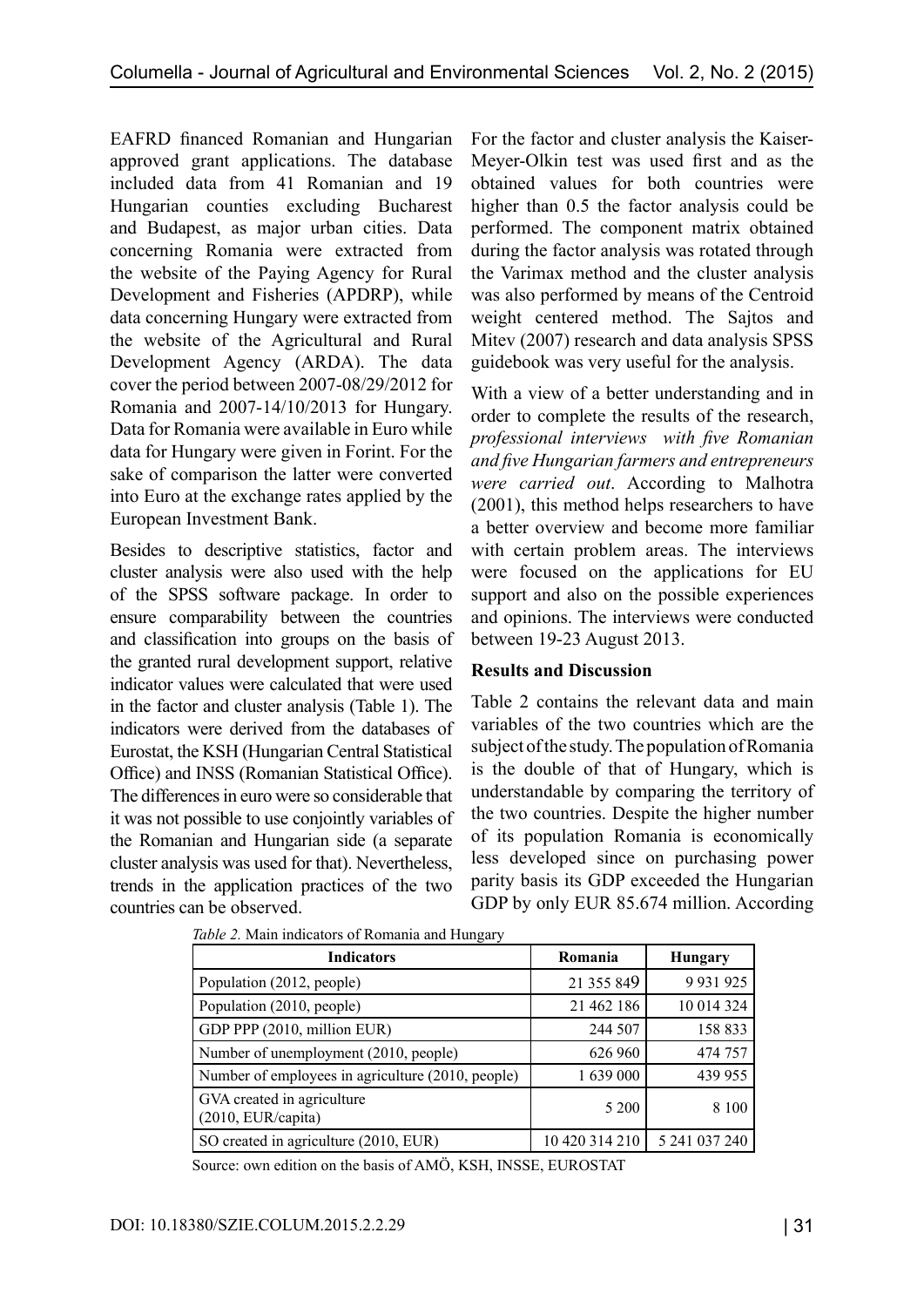to Gross Value Added per capita in agriculture and Standard Output in agriculture (2010 data) the performance of Hungary is better compared to that of Romania.

48% of the Romanian population lives in rural areas and 67% plays an active role in agricultural activities. 30% of the rural population works in either totally or partially self-sufficient farms on 1.17-3.3 hectares. 97% of the farms are small scale farms.

In Romania the average size of farms is 3.5 hectares, the average size of individual farms is 2.3 hectares, and the average size of commercial enterprises is 270.4 hectares. The share of agriculture in the GDP is the highest among European countries (6% in 2010). Romania is the second largest agricultural producer (after Poland) among the Central and Eastern European countries and the sixth among the EU27 countries (Tánczos, 2012).

### *Rural development in Romania and Hungary between 2007 and 2013*

Between 2007 and 2013 Romania could spend EUR10 billion while Hungary could spend EUR 5.3 billion on rural development including member state contributions (Table 3). In the period examined 61 855 grant applications for rural development were allocated to Romania representing 47% spending from the funds. Alba County has to be mentioned in relation to the number of successful grant applications with the outstanding result of 4 561 effective applications. It was followed by Bistrița-Năsăud with 3 897 successful applications and Mehedinți with 2 803 applications. The three counties are among the ten counties that have won the largest amounts.

București and Ilfov Counties received the least amount of grants (10 and 188). There were much more winner applications in Hungary, but with fewer amounts than Romania. In the analysed period, 70% of spending from the rural development funds was represented by the 201 244 successful applications in Hungary. Regarding the number of grants, Bács-Kiskun county delivered remarkable results: 31 905 applications had won, followed by Szabolcs-Szatmár-Bereg (25 732) and Hajdú-Bihar (23 928) counties. Right after Pest county they could take advantage of the rural development funds to the greatest extent. With 2 855 winning applications there is Komárom-Esztergom county at the end of the list.

As far as the scope of measures is concerned, the modernization of agricultural assets, as well as the increase in the added value of agricultural and forest products were crucial both in Hungary and Romania. In the former agricultural environmental protection payments, in the latter the modernization of villages were the major priorities. The smallest amount of subsidies went to the axis of LEADER (EUR 424 million in Romania

| Name                                                                 | Romania       | <b>Hungary</b>      |
|----------------------------------------------------------------------|---------------|---------------------|
| Total grants, EUR<br>(EAFRD+Member States contributions)             | 10 billion    | 5,3 billion         |
| Number of successful applications                                    | 61 855        | 201 244             |
| Contracted amounts of support, EUR                                   | 4 727 401 911 | 3 724 200 800       |
| <b>UTILISATION OF RESOURCES</b>                                      | 47%           | 70%                 |
| Axis 1 (Competitiveness), EUR                                        | 2 545 400 451 | 2 2 5 6 6 8 1 7 8 2 |
| Axis 2 (Environment protection), EUR                                 | 37 085 311    | 663 792 528         |
| Axis 3 (Quality of life), EUR                                        | 2 097 806 221 | 669 555 268         |
| Axis 4 (LEADER), EUR                                                 | 47 109 928    | 134 171 222         |
| Romanian data: 2007-2012.08.29.,<br>Hungarian data: 2007-2013.10.14. |               |                     |

*Table 3.* The budget of the Romanian and Hungarian rural development (2007-2013)

Source: own edition on the basis of APDRP.ro, MVH.hu (2007-2013)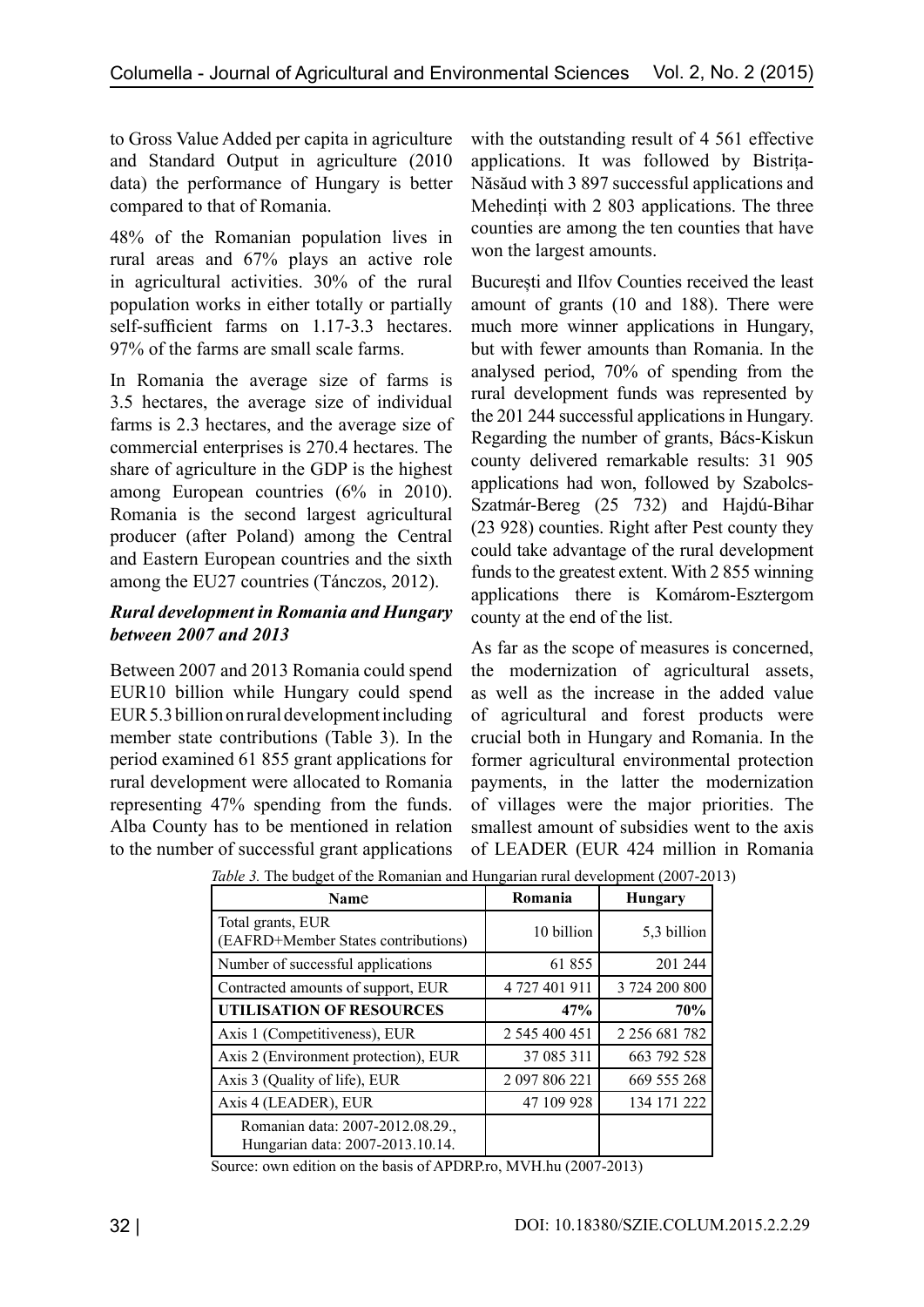and EUR 273 million in Hungary). 17% of LEADER funds was utilized in Hungary, while a scarce 2% was used in Romania during the investigation period. This can be explained by the 2.5 year delay (2009) in starting the first cycle of LEADER programme by Romania. There were no ministerial regulations on the work plan when task forces worked out their regional strategies: the documentation, the implementation of procedures and (as a result) the release of applications were considerably delayed. According to the head of the South Satu Mare Action Group (as one of the interviewees), in Romania, the LEADER is a way to decentralization by bringing decisionmaking down to local level. The Romanian Ministry provides a strong influence, because the Rural Development, Fisheries and Paying Agency only supplements the operation of LEADER. Romania will not lag behind in the 2014-2020 period and more funds will be available for bottom-up initiatives.

After the 2007 EU accession of Romania, the Romanian-Hungarian trade links and rural development cooperation intensified significantly. Between 2007 and 2013, EUR with Hungarians Living Beyond the Borders national strategic programmes are also worth mentioning. The latter specifies the major goals and areas of Romanian-Hungarian co-operation during the 2014-2020 term, emphasizing the smart, sustainable and inclusive growth. The European Regional Associations, the LEADER programme, the co-operation and networking, the national strategic framework programs and professional cross-border co-operations are the proposed frameworks for implementation. (Vidékfejlesztési Minisztérium, 2012) It is obvious that the links between tourism and regional development are very complex including; the regionalisation type of the given country; the typologies of the different regions (outlying and remote, intermediate or economically integrated); and their economic development level and tourism potential. (Bujdosó et al. 2015/a) Although the microregions among the two countries can be considered as heterogeneous in terms of tourism and can be characterised by significant spatial disparities, the tourist potential of the Hungarian-Romanian border region is very important. (Bujdosó et al. 2015/b)

| (Pearson Correlation)                                           |                                         |           |
|-----------------------------------------------------------------|-----------------------------------------|-----------|
| <b>Name</b>                                                     | Romania                                 | Hungary   |
|                                                                 | Cumulative amount of aid approved (EUR) |           |
| GDP purchasing power parity (million EUR)                       | $0.391*$                                | $0.602**$ |
| $\ast$ Correlation is significant at the 0.01 level (2-tailed). |                                         |           |

*Table 4.* The correlation between the effectiveness of the proposals counties and GDP

Source: result of own research (2013)

Correlation is significant at the 0.05 level (2-tailed).

248 million was provided to develop crossborder co-operation within the framework of Hungary-Romania Cross-border Co-operation Programme, partially financed from ERDF, as well from national funds. The programme – that will continue in the 2014-2020 period – aims to bring people, communities and actors closer in border regions, in order to promote the joint development of co-operating regions. The Carpathian Region Business Network and the Rural Development Cooperation

#### *Contact Investigation*

The first hypothesis, which presumes that the relationship between the GDP of a given county and the amount of approved grant requests is significant, was verified by Pearson correlation for both countries. In Hungary the positive correlation is much stronger than in Romania. Hence, it is statistically proved that the economically more developed counties received larger amounts of subsidies than the less developed ones (Table 4).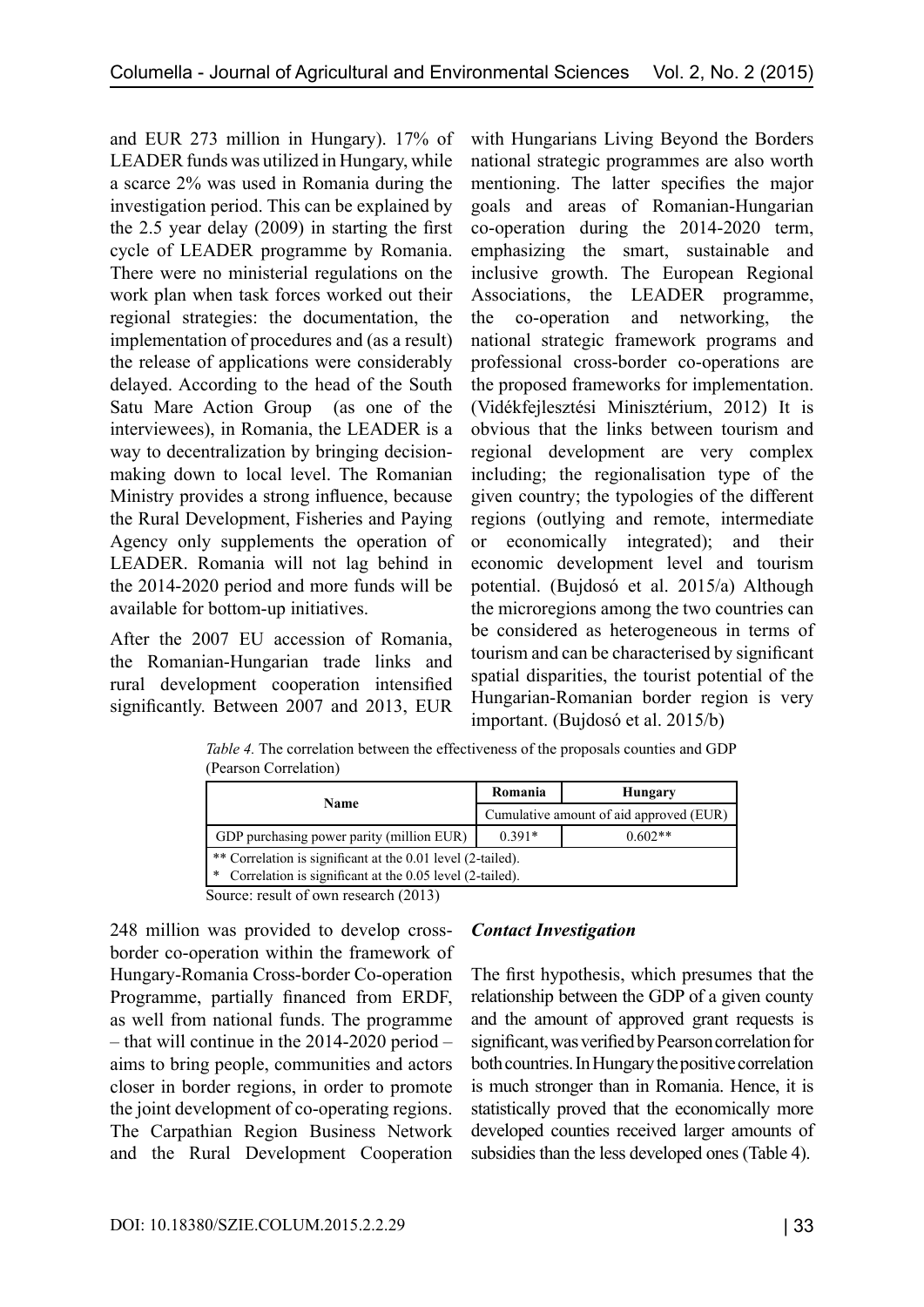This is because the farmers and entrepreneurs in less developed counties often do not have enough deductibles for the applications (as it was also confirmed by the interviews). On either side of the border, almost each respondents had negative opinion about borrowing. The procedure of the requests for funds was diagnosed as bureaucratic and cumbersome, even by the successful candidates.

### *The factor analysis of the support indicators of the Romanian and Hungarian counties*

As a result of factor analysis approx. the same two factor variables can be identified for both countries (Table 5-6). Because of its too big impact (and distortion of the results) the approved grant per one hectare of cultivated agricultural land (EUR/Ha) indicator was excluded from the analysis in the case of Romania.

The name of the first factor is 'factor of grants for agricultural activity', the second's name is 'factor of grants for inhabitants', which means that these two theoretical factors were in the factor analysis instead of the actual indicators, thereby eliminating the excessive weight of the multitude of variables that are strongly correlated with each other.

## *Clusters of the Romanian and Hungarian counties*

By the two factor variables the counties of both states can be classified into five-five clusters. So, the second hypothesis (H2) which assumed that the Romanian and Hungarian counties can be arranged into clusters on the basis of the spatial distribution of grants financed by the European Agricultural Fund for Rural Development is herewith justified. The Romanian and Hungarian clusters and the corresponding counties are shown on Table 7.

The counties of the first cluster received the least subsidies for rural development related to the agricultural activity factor. On regional level, except for the administratively nonexisting Székely Land, North East, South West and Ialomita, every county in the

*Table 5.* The correlation of the Romanian factors with the variables

| <b>Factor Components</b>                             |       | <b>Factors</b> |  |
|------------------------------------------------------|-------|----------------|--|
|                                                      |       |                |  |
| <b>First factor (from three variables)</b>           |       |                |  |
| Approved grant per one farm employee (EUR/person)    | 0.906 | 0.358          |  |
| Approved grant per one agricultural farm (EUR/farm)  | 0.877 | 0.452          |  |
| Approved grant per one rural inhabitant (EUR/person) | 0.811 | 0.505          |  |
| Second factor (from two variables)                   |       |                |  |
| Approved grant per one unemployed (EUR/person)       | 0.391 | 0.875          |  |
| Approved grant per one inhabitant (EUR/person)       | 0.440 | 0.857          |  |
| Source: result of own research (2013)                |       |                |  |

| <b>Factor Components</b>                                                   |          | <b>Factors</b> |  |
|----------------------------------------------------------------------------|----------|----------------|--|
|                                                                            |          |                |  |
| <b>First factor (from three variables)</b>                                 |          |                |  |
| Approved grant per one inhabitant (EUR/person)                             | 0.953    | 0.171          |  |
| Approved grant per one unemployed (EUR/person)                             | 0.889    | $-0.041$       |  |
| Approved grant per one farm employee (EUR/person)                          | 0.696    | 0.668          |  |
| Second factor (from two variables)                                         |          |                |  |
| Approved grant per one agricultural farm (EUR/farm)                        | $-0.084$ | 0.909          |  |
| Approved grant per one hectare of cultivated<br>agricultural land (EUR/ha) | 0.635    | 0.688          |  |

*Table 6.* The correlation of the Hungarian factors with the variables

Source: result of own research (2013)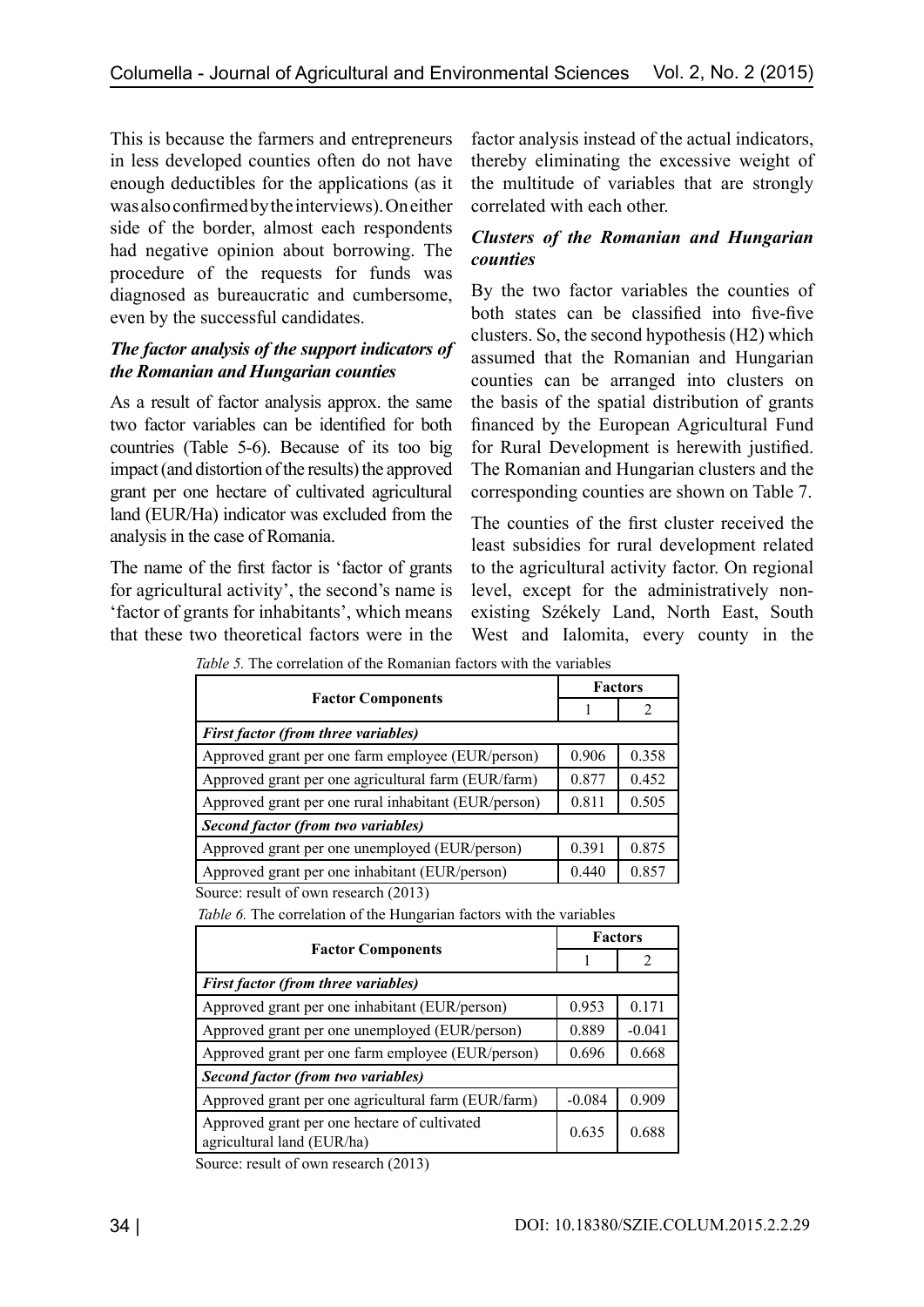|           | Romania                                                                                                                                                                                                                       | <b>Hungary</b>                                                                      |
|-----------|-------------------------------------------------------------------------------------------------------------------------------------------------------------------------------------------------------------------------------|-------------------------------------------------------------------------------------|
| Cluster 1 | Argeș, Bacău, Botoșani, Buzău, Călărași,<br>Covasna, Dâmbovița, Dolj, Galați, Giurgiu,<br>Gorj, Harghita, Iași, Ilfov, Maramureș,<br>Mehedinți, Mureș, Neamț, Olt, Prahova,<br>Suceava, Teleorman, Vâlcea, Vaslui,<br>Vrancea | Békés, Csongrád, Fejér, Heves, Jász-<br>Nagykun-Szolnok, Somogy                     |
| Cluster 2 | Alba, Arad, Bihor, Brăila, Caraș-Severin,<br>Cluj, Ialomita, Timis                                                                                                                                                            | Bács-Kiskun, Borsod-Abaúj-Zemplén,<br>Hajdú-Bihar, Pest, Szabolcs-Szatmár-<br>Bereg |
| Cluster 3 | Bistrița-Năsăud, Sălaj, Satu Mare, Tulcea;                                                                                                                                                                                    | Baranya, Győr-Moson-Sopron, Veszprém                                                |
| Cluster 4 | Constanța, Huneadoara, Sibiu                                                                                                                                                                                                  | Komárom-Esztergom, Nógrád, Vas                                                      |
| Cluster 5 | <b>Brasov</b>                                                                                                                                                                                                                 | Tolna                                                                               |

*Table 7.* Clusters of the Romanian and Hungarian counties

Source: result of own calculation (2013)

statistical regions of South Romania were in an unfavourable situation considering the effectiveness of receiving funds. Brasov County was in the best position, and formed a separate cluster by itself. The other clusters performed at about the same level.

The counties of the Hungarian second cluster received the least amount of rural development subsidies, compared to the agricultural factor. In this regard the third cluster was in an unfavourable position as well. The value of the indicator is reasonably established in the first group's counties. Tolna county forms a separate cluster and regarding the received grants for agricultural activity it belongs to the top level, similarly to the fourth cluster. In contrast with Romania, the regions show an entirely diverse image. As it can be seen in Figure 1, there are counties in each region whose performance was worse while other

counties received subsidies more successfully. Based on the factor and cluster analysis the third hypothesis (H3) which states that the Romanian and Hungarian rural development displays different trends in terms of the 2007-2013 application features, can be partially accepted.

#### *The characteristics of clusters by indicators*

Further the characteristics and relative position of clusters are illustrated in boxdiagrams, where the boxes contain the standard deviation of half of the sample. The upper and lower sole of the box displays the minimum and maximum of a particular cluster. Based on the approved grant per one agricultural farm, with a EUR 2286 median, the Romanian Brasov county is followed by Bistrița-Năsăud, Sălaj, Satu Mare and Tulcea from the third cluster. The value of this indicator was much larger in Hungary. Baranya, Győr-Moson-Sopron





Source: result of own calculation (2013)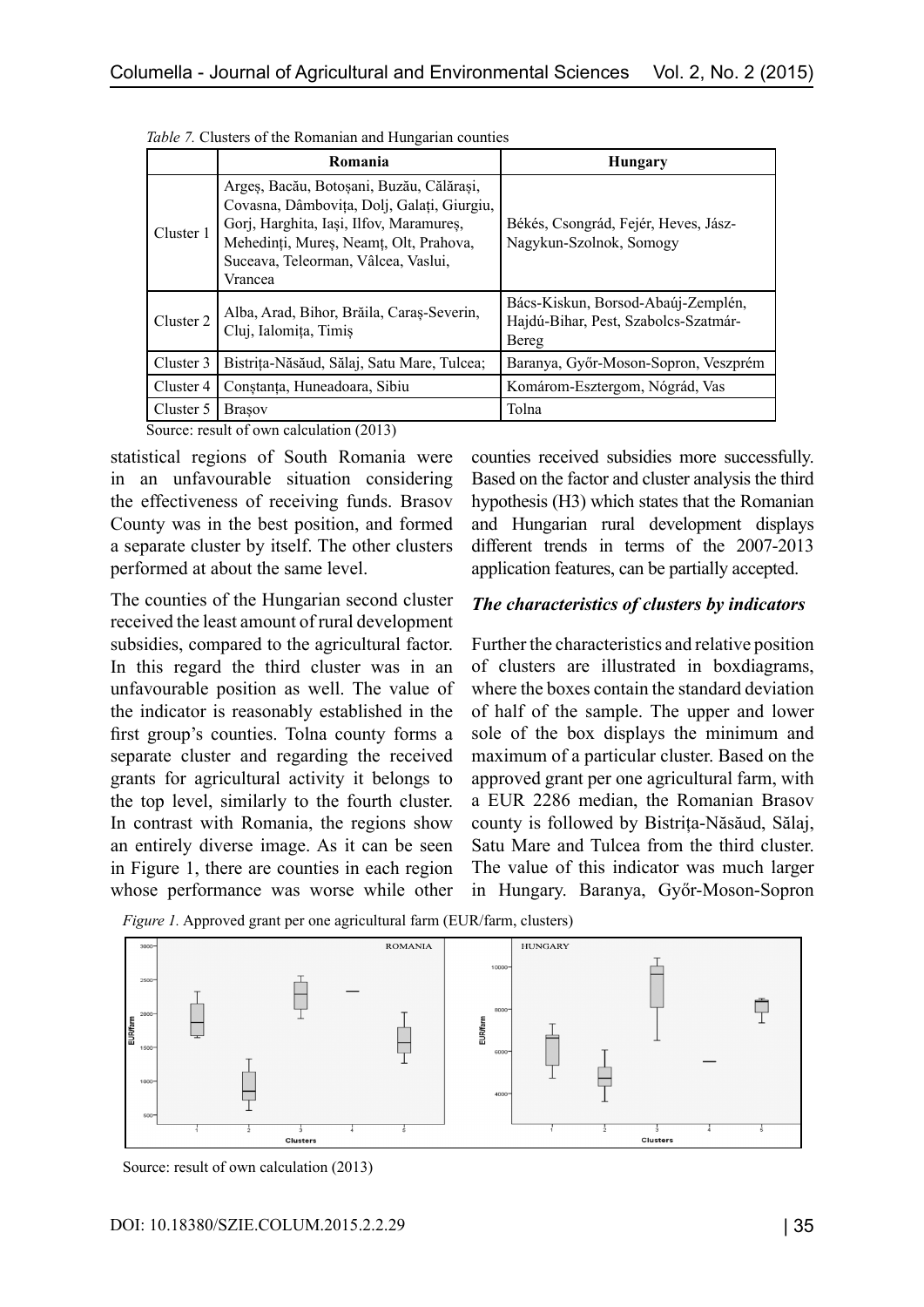

*Figure 2.* Approved grant per one farm employee (EUR/person, clusters)

Source: result of own calculation (2013)

and Veszprém, the counties of the third cluster performed best with a EUR 9651 median. The results can be seen on Figure 1.

Even in case of the groups in least favourable situations, the approved grant per one farm employee is higher in Hungary than in Romania. The value of this indicator is the biggest in the third cluster's counties after Brasov in Romania, similarly to the previous indicator. In Hungary, with a EUR 53 292 median the highest value of this indicator belongs to the fifth cluster (Komárom-Esztergom, Nógrád, Vas). Mathematically, the number of agricultural employees has a growing potential in these counties (Figure 2).

As stated by Schlett (2013), job seekers and agricultural entrepreneurs could be primarily targeted by the expansion of agricultural employment. In case of Romania, the approved grant per one hectare of cultivated agricultural land caused the smallest differences between clusters. Based on the median, the counties of the third cluster are in the most favourable situation. In terms of this indicator, Ialomita county from the first cluster and Călărași county from the second cluster are in an outstanding position. The Hungarian index values outbid the values of Romania, and the best position is held by the counties of the fifth cluster with a EUR 11 337 median, as it can be seen in Figure 3.

#### **Conclusion**

The allocation of rural development fund took place in consideration of the characteristics of the rural areas and without favouritism but there are certain critical points. The economically more developed counties were more effective in their applications, especially in Hungary. Grant application activities in the economically underdeveloped counties could be encouraged in the 2014-2020 period by counselling within the framework of national





Source: result of own calculation (2013)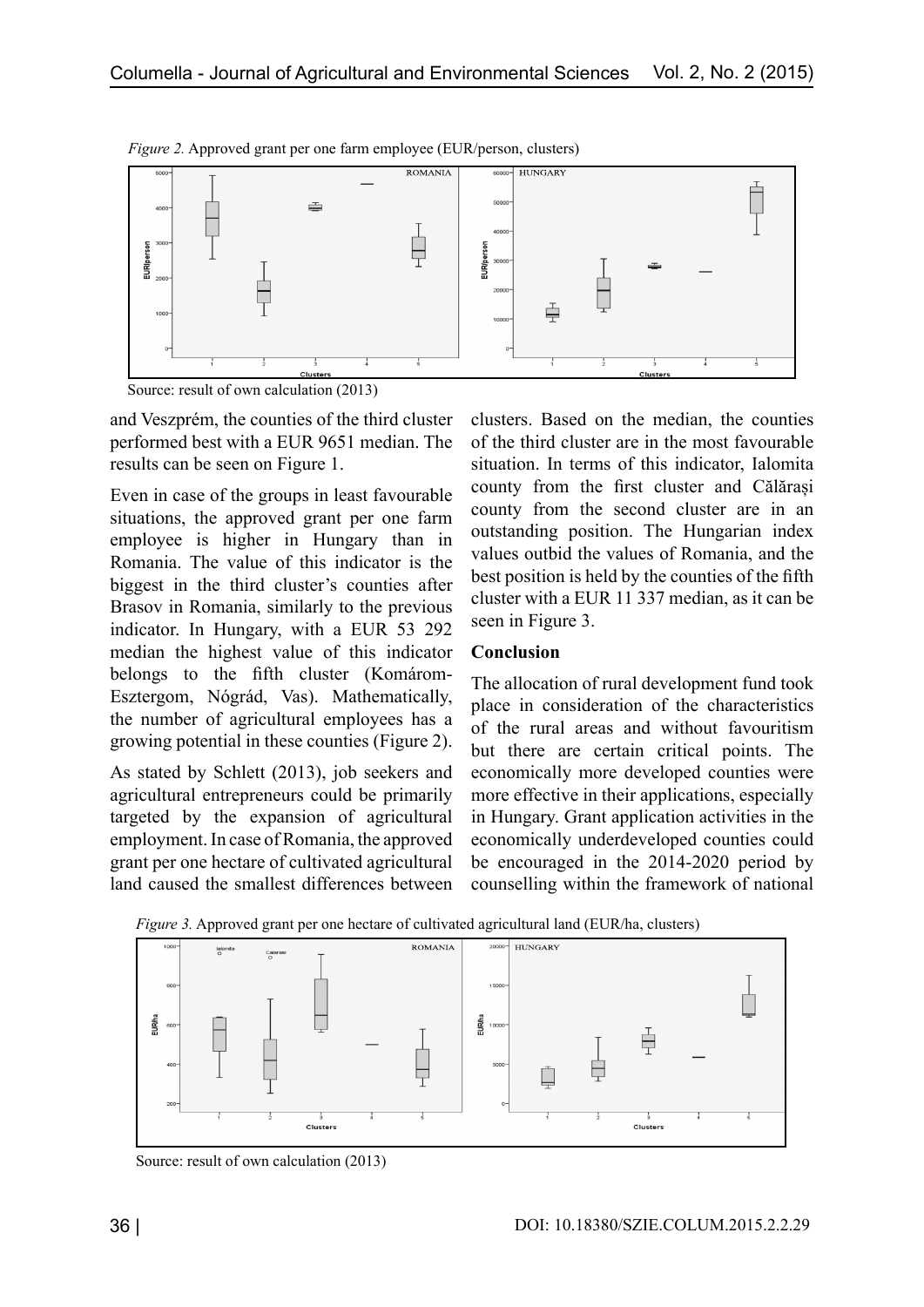programs and real program assistance based on actual intellectual capital. Rural development in Hungary between 2007 and 2013 was more diverse and more efficient than in Romania. There were more measures, a larger number and smaller projects won support and 70% of the grants were utilised compared to the 47% in Romania. The situation of the Hungarian clusters according to the indicators are much better than in Romania. The value of subsidies for the unemployed are significant both in Romania and in Hungary therefore support should primarily be given to job-creating investments. According to Schlett (2013) the primary target group for the expansion of employment in agriculture could be job seekers

and agricultural entrepreneurs. On the basis of the examined variables five-five clusters can be considered different types of counties. In both countries a greater emphasis should be placed on the LEADER program as bottom-up initiations are more likely to provide a solution to the old and new problems of the regions. It would be appropriate to create a standard and publicly available database on the utilisation of rural development funds. The research results may provide useful information for decisionmakers involved in rural development and we believe that the results are indicative as to which areas and factors should be focussed on during the implementation of the 2014-2020 rural development program.

#### **References**

- Bujdosó, Z. Pénzes, J. Madaras, Sz. Dávid L. (2015): Analysis of the spatial trends of Romanian tourism between 2000-2012, Geographia Technica 10:(2) pp. 9-19.
- Bujdosó, Z. Dávid, L. Varga, D. Zhapukov, A. Gyurkó, Á. Pénzes, J. (2015): Tourism development and cross-border cooperation in the Hungarian-Romanian border region. GeoJournal of Tourism and Geosites Year IX, no. 2, vol. 16, November 2015, p.153-163
- Csete L. Láng I. (2009): *A vidék fenntartható fejlődése. A vidék fejlődésének fenntarthatósága hétköznapi megközelítésben.* MTA Történettudományi Intézet – MTA Társadalomkutató Központ, Budapest, 170 p.
- Glatz F. (2008): *Új vidékpolitika.* MTA Társadalomkutató Központ, Budapest, 270 p.

http://www.kormany.hu/download/3/70/70000/DIT\_kiadvany\_210x148mm\_LEAD\_kifut\_nelkul.pdf (Downloaded: 2014.02.11)

- Kerekes K. Pakucs B. Szőcs E. Veres E. Vincze M. (2010): *Dezvoltare rurală. Ocuparea forței de muncă în mediul rural.* Editura Accent, Cluj Napoca, 319 p.
- Malhotra, N.K. (2001): *Marketingkutatás.* Műszaki Kiadó, Budapest, 904 p.
- Rechnitzer J. Smahó M. (2011): *Területi politika.* Akadémiai Kiadó, Budapest, 456 p.
- Roberts, I. Springer, B. (2001). *The Social Policy in European Union: Between Harmonization and National Autonomy*. DOI: http://dx.doi.org/10.5860/choice.38-5662
- Sajtos L Mitev A. (2007): *SPSS kutatási és adatelemzési kézikönyv.* Alinea Kiadó, Budapest, 404 p.
- Sarudi Cs. (2003): *Térség- és vidékfejlesztés: A magyar térgazdaság és az európai integráció*. Agroinform, Kaposvár, 308 p.
- Schlett, A. (2013): *A mezőgazdaság szerepe a foglalkoztatásban*. lecture, "Fejlesztési stratégiák, finanszírozási alternatívák" konferencia a "A tudományos kutatások kibontakoztatása a Pázmány Péter Katolikus Egyetemen TÁMOP-4.2.1.B-11/2/KMR-2011-0002" pályázat keretében, PPKE, Budapest, (Date of lecture: 2013.11.14.)
- Tánczos B. (2012): *A román mezőgazdasági rendszerek.* Budapest, (Date of lecture: 2013. 03.)
- Tóth T. Máté P. (2013): Vidékfejlesztés a döntéshozatali eljárások tükrében. In: Tiner T. Tóth T. (2013): A falutipológiától a marketingföldrajzig. Szent István Egyetemi Kiadó, Gödöllő pp. 217-236